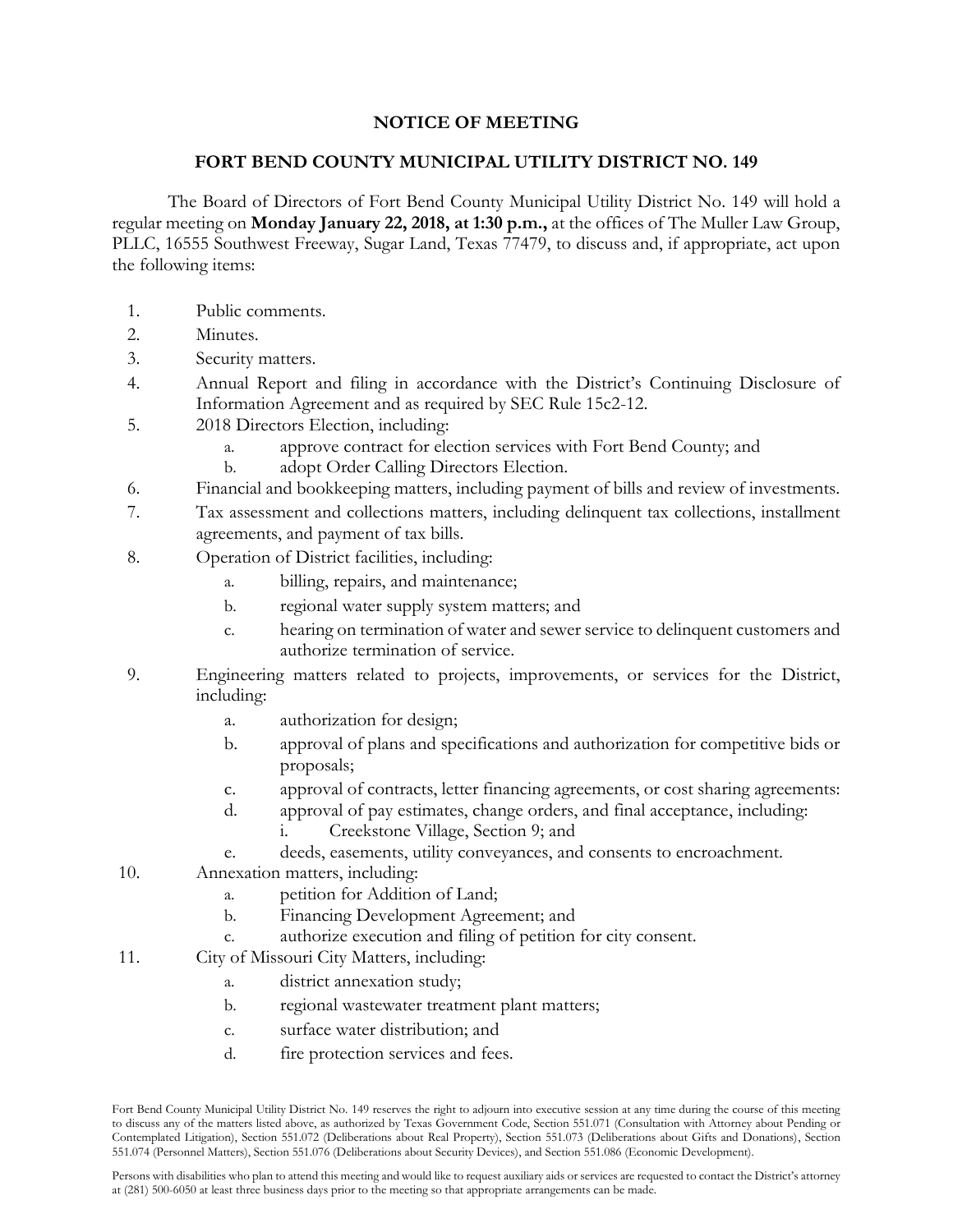- 12. Hurricane Harvey recovery.
- 13. Director quorum verification procedures.
- 14. Cub Scouts service project.
- 15. Report regarding development in the District.
- 16. Stormwater Quality Management Plan, including public comments and training.



Attorney for the District

(SEAL)

Fort Bend County Municipal Utility District No. 149 reserves the right to adjourn into executive session at any time during the course of this meeting to discuss any of the matters listed above, as authorized by Texas Government Code, Section 551.071 (Consultation with Attorney about Pending or Contemplated Litigation), Section 551.072 (Deliberations about Real Property), Section 551.073 (Deliberations about Gifts and Donations), Section 551.074 (Personnel Matters), Section 551.076 (Deliberations about Security Devices), and Section 551.086 (Economic Development).

Persons with disabilities who plan to attend this meeting and would like to request auxiliary aids or services are requested to contact the District's attorney at (281) 500-6050 at least three business days prior to the meeting so that appropriate arrangements can be made.